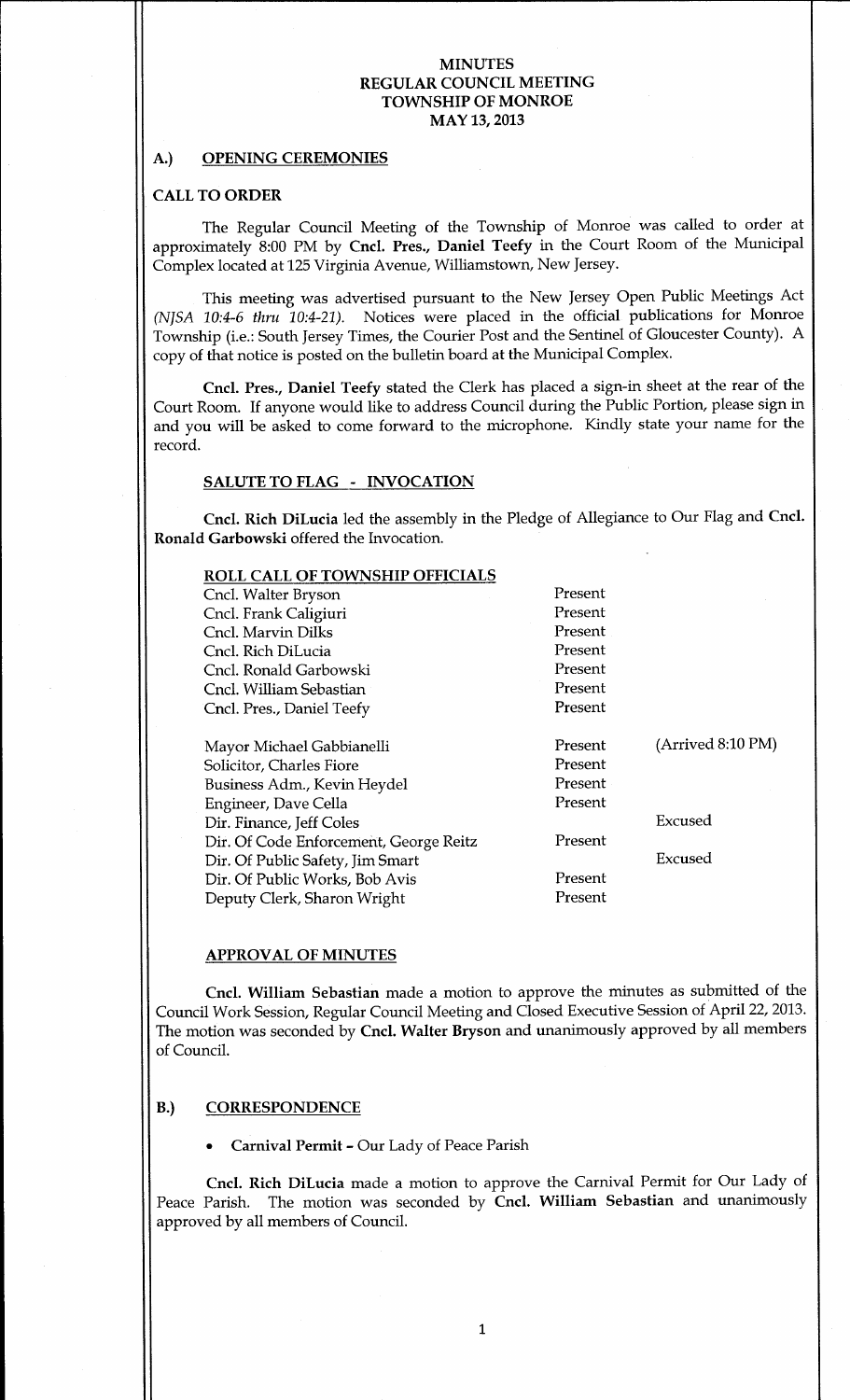# C.) RESOLUTIONS SCHEDULED - PUBLIC PORTION

Cncl. Ronald Garbowski made a motion to open the Resolutions Scheduled-Public Portion. The motion was seconded by Cncl. William Sebastian and unanimously approved by all members of Council. With no one wishing to speak Cncl. Marvin Dilks made a motion to close the Resolutions Scheduled-Public Portion. The motion was seconded by Cncl. Rich DiLucia and unanimously approved by all members of Council

R:104-2013 Resolution Adjusting Township Of Monroe Tax Records

Cncl. Ronald Garbowski made a motion to approve Resolution R:104-2013. The motion was seconded by Cncl. William Sebastian and unanimously approved by all members of Council

R:105-2013 Resolution Authorizing The Issuance Of Duplicate Tax Sale Certificate Pursuant To Chapter 99 Of The Public Laws Of 1997 For Block 110.0407, Lot 89 C2107

Cncl. Rich DiLucia made a motion to approve Resolution R:105-2013. The motion was seconded by Cncl. Ronald Garbowski and unanimously approved by all members of Council.

R:106-2013 Resolution Authorizing The Issuance Of Duplicate Tax Sale Certificate Pursuant To Chapter 99 Of The Public Laws Of 1997 For Block 24.0104, Lot 4

Cncl. William Sebastian made a motion to approve Resolution R:106-2013. The motion was seconded by Cncl. Marvin Dilks and unanimously approved by all members of Council.

R:107-2013 Resolution Authorizing The Acceptance Of A Secured Standby Letter Of Credit In The Amount Of \$152,029.00 For Summerfields West For Site Plan #392-SP, Block 3901, Lots 31 & 32, Phases 1A, 1B & 1C for Final Paving And Landscaping

Cncl. Ronald Garbowski made a motion to approve Resolution R:107-2013. The motion was seconded by Cncl. William Sebastian and unanimously approved by all members of Council

R:108-2013 Resolution Authorizing The Acceptance Of A Secured Standby Letter Of Credit In The Amount Of \$314,103.00 For Summerfields West For Site Plan #392-SP, Block 3901, Lots 31 & 32, Phases 1B & 1C For Certain Site Improvements

Cncl. Rich DiLucia made a motion to approve Resolution R:108-2013. The motion was seconded by Cncl. Walter Bryson and unanimously approved by all members of Council.

R:109-2013 Resolution Of The Township Council Of The Township Of Monroe Authorizing The Mayor To Execute A Shared Services Agreement With The County Of Gloucester, New Jersey For The Use Of The County Public Works Vehicle Wash Facility R:109-2013 REMOVED FROM AGENDA

R:110-2013 Resolution Of The Township Council Of The Township Of Monroe Authorizing The Mayor To Execute The Shared Services Agreement With The County Of Gloucester, New Jersey For Landscape Architect Design Services

Cncl. Ronald Garbowski made a motion to approve Resolution R:110-2013. The motion was seconded by Cncl. Walter Bryson and unanimously approved by all members of Council.

R:111-2013 Resolution Transferring Equipment And Furnishings And Accounting Of Library Fixed Assets To The Free Public Library Of Monroe Township

Cncl. Walter Bryson made a motion to approve Resolution R:111-2013. The motion was seconded by Cncl. Rich DiLucia and unanimously approved by all members of Council.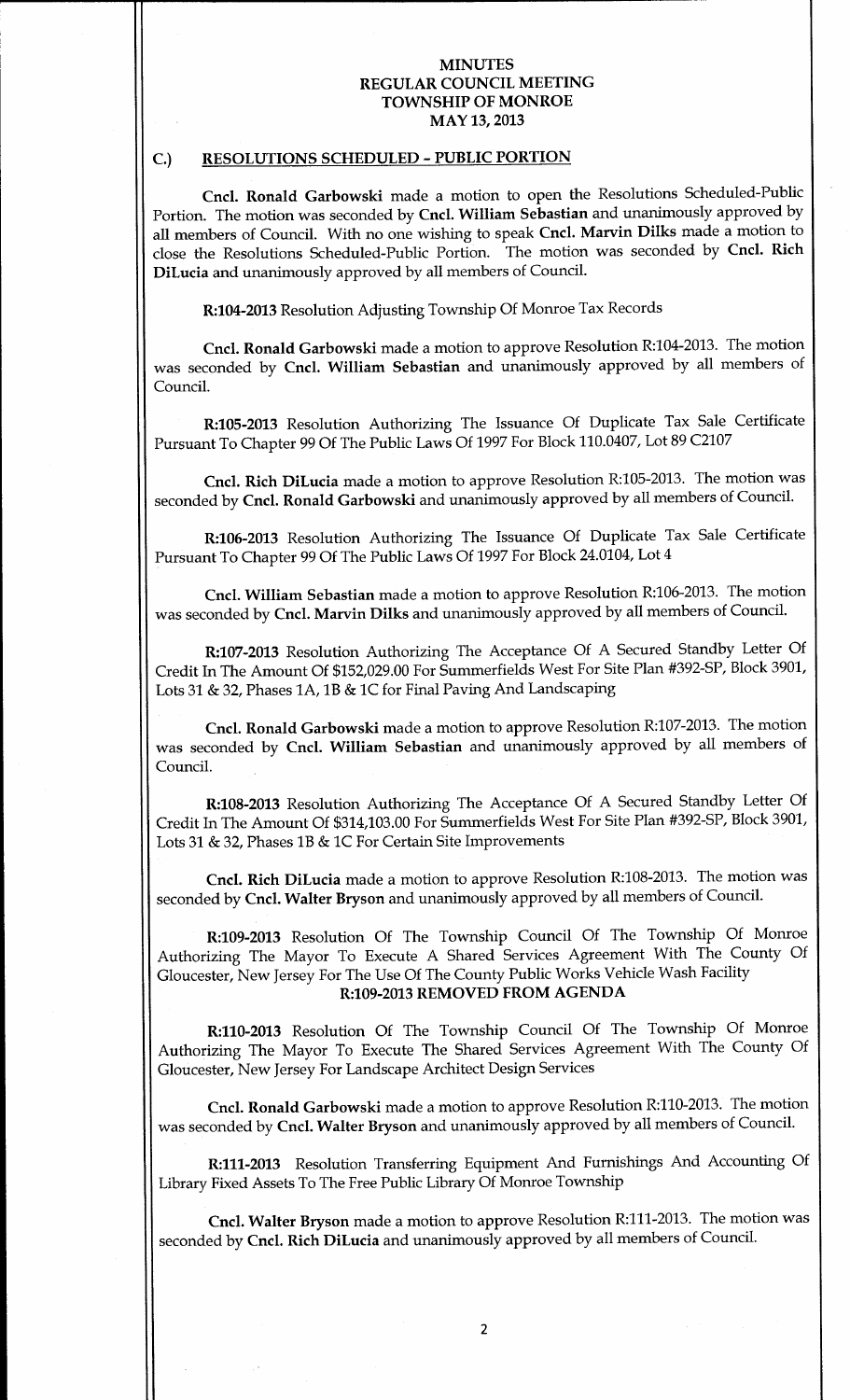#### C.) RESOLUTIONS SCHEDULED (cont'd)

R:112-2013 Resolution Approving The Bill List For The Council Meeting Of May 13, 2013

Cncl. Marvin Dilks made a motion to approve Resolution R:112-2013. The motion was seconded by Cncl. Ronald Garbowski and unanimously approved by all members of Council.

R:113-2013 Resolution Authorizing The Execution Of A Change Order For the Society to Protect Animals In The Increased Amount Of \$2,100.00 To Conduct A Dog And Cat Census Within The Township Of Monroe

Cncl. Walter Bryson made a motion to approve Resolution R:113-2013. The motion was seconded by Cncl. William Sebastian and unanimously approved by all members of Council.

#### D.) ORDINANCES

Cncl. Pres., Daniel Teefy turned this portion of the meeting over to Ordinance Committee Chairman, Cncl. William Sebastian who noted Ordinance O:09-2013 would be removed from the agenda for Council to do some additional work on it.

O:09-2013 An Ordinance Of The Township Council Of The Township Of Monroe Deleting Chapter 237 "Precious Metals" And Establishing A New Chapter Entitled "Dealers Of Precious Metals, Gems And Second Hand Goods" (First Reading and Publication) O:09-2013 REMOVED FROM AGENDA

O:10-2013 Bond Ordinance Providing For The Purchase Of Emergency Services Turnout Gear And SCBA Gear By The Township Of Monroe, County Of Gloucester, State Of New Jersey Appropriating The Sum Of \$25,000.00

First Reading: A copy of this ordinance was posted on the bulletin board at the Municipal Complex. Additional copies were made available to the public.

Cncl. Ronald Garbowski made a motion to approve Ordinance O:10-2013 for First Reading and Publication. The motion was seconded by Cncl. Walter Bryson and unanimously approved by all members of Council

#### E.) REPORTS AND OTHER MATTERS

Cncl. Ronald Garbowski reported May 22<sup>nd</sup> is "Library Night" at the Library IV Restaurant

Mayor Michael Gabbianelli reported the township received a grant in the amount of \$210,000.00 to repave Winslow Road. The project will begin at Kimberly West and engineering will be done to Walnut Street. The MMUA was notified because they want to install a water main there and this will save them a lot of money since they would have had to repave that roadway. Two proposed developments on that road are responsible to install curbs and sidewalks from Buckhorn Drive to Kimberly West but those developers are probably not going<br>to build and are shopping for someone else that will The Mayor spoke of how the gas to build and are shopping for someone else that will company made approximately fifteen patches within a two hundred foot area along Winslow Road when they installed new gas lines and he felt the township will probably wind up fighting with them over that. He also reported the township received a grant in the amount of \$65,000 for Clean Communities and \$2,500 for the Environmental Commission.